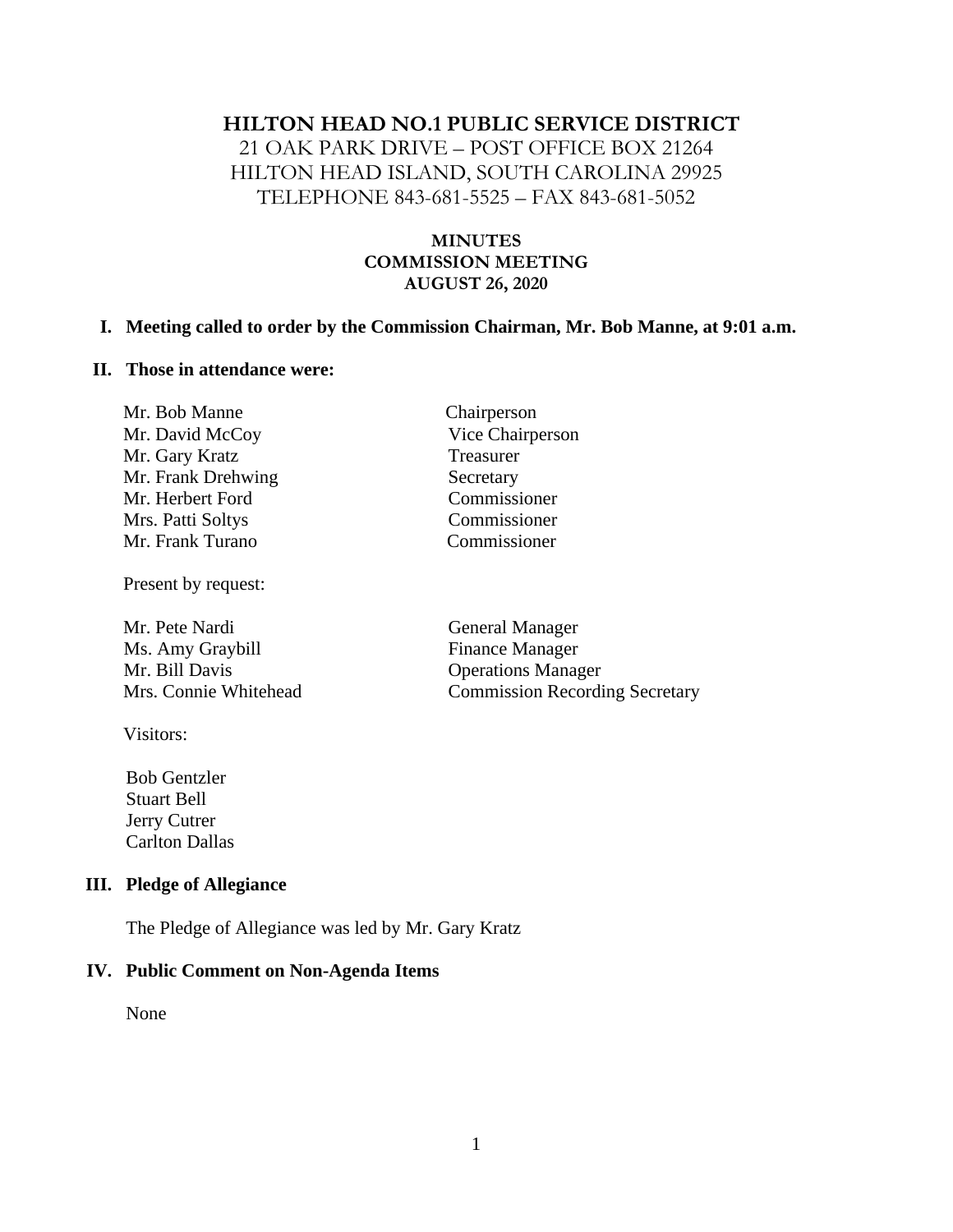# **V. Adoption of the Draft Minutes of the July 22, 2020, Regular Meeting**

#### Key Discussion Points

• On page 2, in section VI, the minutes state Mr. Drehwing made the motion and seconded it. Mrs. Whitehead will review her notes and make the correction.

## Action

• Mr. McCoy moved to adopt the minutes of the July 22, 2020, board meeting as amended. Mr. Turano seconded. The motion passed unanimously.

## **VI. Year-End Unaudited Financials**

## Key Discussion Points

- Ms. Graybill presented the year-end financial report. A copy is included in the agenda packet.
- The board commended staff on an excellent report.
- Mr. Ford stated for the record that he found the report to be excellent and easy to understand. He noted the \$600,000 net increase and suggested staff and the board keep that in mind when considering future rate increases.
- Mr. Nardi commended Ms. Graybill on her work renegotiating the tower lease agreements, which included the PSD obtaining additional revenue.

## **VII. Purchasing Policy Draft Amendment**

## Key Discussion Points

- At the July board meeting, the board directed staff to explore adding a small, minority and women-owned business clause in the PSD Purchasing Policy.
- Staff researched clauses in various other local governmental purchasing and provided a draft policy for the board's consideration. The draft has been reviewed by legal counsel.
- Mrs. Soltys suggested the policy include small, minority and women-owned businesses in all of Beaufort County, rather than only those on Hilton Head Island. The board agreed. Staff will provide a revised policy for board adoption in September.

## **VIII. General Manager's Report**

## Key Discussion Points

• Mr. Nardi presented a monthly update report. A copy is included in the agenda packet.

## **IX. September Board Meeting**

## Key Discussion Points

• The board discussed the format of the September board meeting and tentatively planned to meet in person.